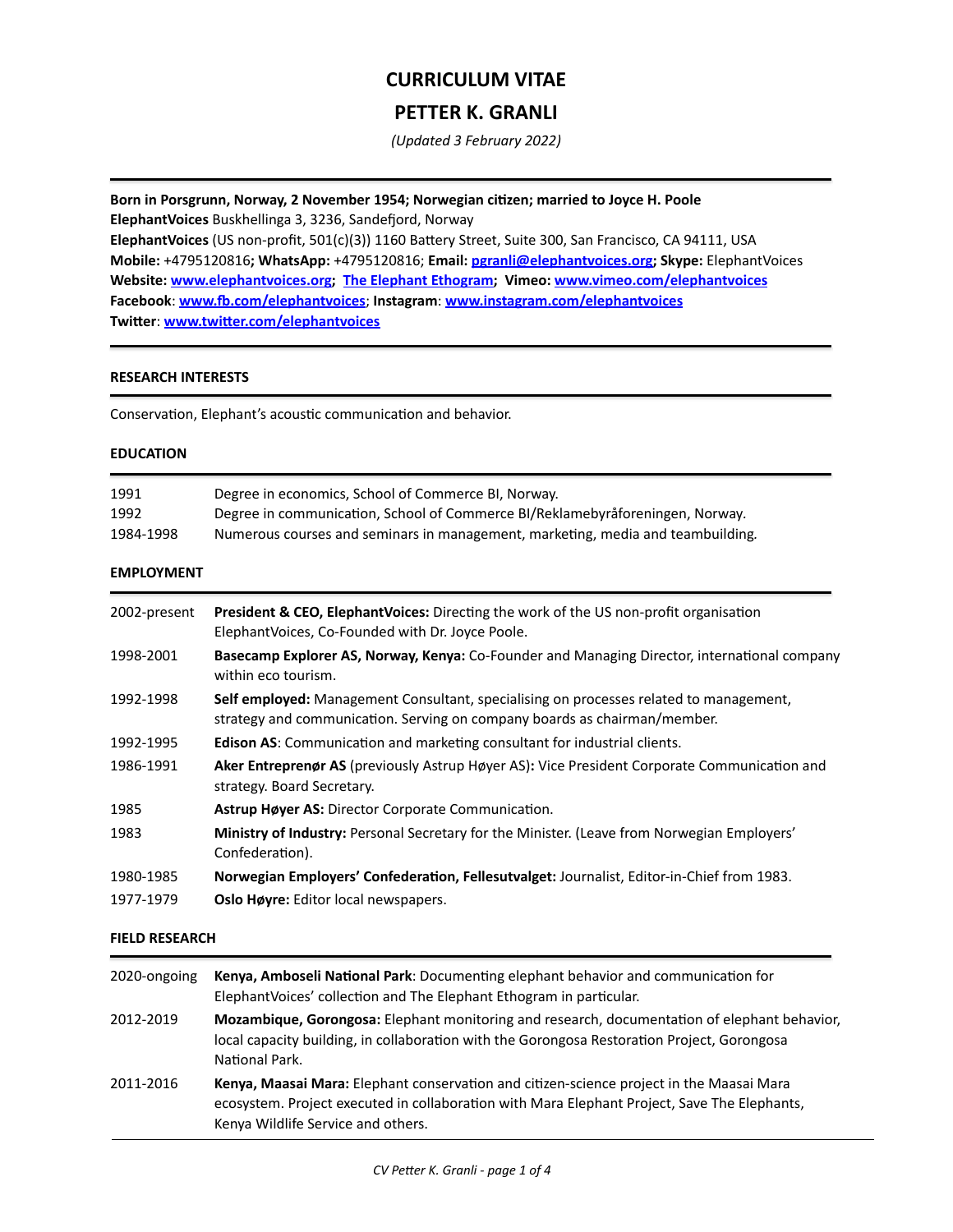- 1999-2009 **Kenya, Amboseli National Park:** Research on elephant communication, cognition and social behavior, conducting playback experiments and recording elephant vocalisations and behavior in affiliation with Amboseli Trust for Elephants. 2008 **Sri Lanka, Minneriya & Kaudulla National Parks:** Initiated an Asian elephant conservation project and behavior study. 2004-2006 **Kenya, Amboseli National Park:** Initiated and supervised the project "Mitigating Human-Elephant conflict in the Amboseli ecosystem" with John Kioko and Winnie Kiiru, in partnership with Amboseli Trust for Elephants. Kioko and Kiiru later received their PhD degrees based on human-elephant interaction and related topics. Project executed in collaboration with Kenya Wildlife Service and School for Field Service.
- 2000-2002 **Kenya, Maasai Mara National Reserve:** Founded and supervised the Maasai Mara Cheetah Conservation Project, member of project Steering Committee. Project executed on behalf of Basecamp Explorer, in collaboration with Kenya Wildlife Service.

## **LANGUAGES**

Norwegian: Mother tongue English: Fluent

#### **PUBLICATIONS**

#### *Refereed articles, chapters:*

#### Published:

- Campbell-Staton, SC, Arnold, BJ Gonçalves, D., Granli, P., Poole, J., Long, R.A., Pringle, R.M. 2021. Ivory poaching and the rapid evolution of tusklessness in African Elephants. *Science*, 374: 483-487. [https://doi.org/10.1126/](https://doi.org/10.1126/science.abe7389) [science.abe7389](https://doi.org/10.1126/science.abe7389)
- Hedwig, D., Poole, J. Granli, P. 2021. Does social complexity drive vocal complexity? Insights from the two African elephant species. *Animals* 2021, *3017,* [https://doi.org/10.3390/ani11113071.](https://doi.org/10.3390/ani11113071)
- Poole, J.H., Granli, P.K. 2021. The Elephant Ethogram: A Library of African Elephant Behavior. *Pachyderm,* 62: 105-111 <https://pachydermjournal.org/index.php/pachyderm/article/view/462/485>
- Poole, J.H., Granli, P.K. 2021. The Elephant Ethogram: A Library of African Elephant Behavior. [https://](https://www.elephantvoices.org/elephant-ethogram.html) [www.elephantvoices.org/elephant-ethogram.html](https://www.elephantvoices.org/elephant-ethogram.html)
- Gaynor, G.M., Branco, P.S., Long, R.A., Gonçalves, D.D., Granli, P.K., Poole, J.H. 2018. Effects of human settlement and road on diel activity patterns of elephants (*Loxodonta africana*). African Journal of Ecology 56:872-881. <https://onlinelibrary.wiley.com/doi/10.1111/aje.12552>
- Nowak, K., Dobson, A., Poole, J., Granli, P., Kahumbu, P., Lee, P., Kiiru, W., Joram, P., Malima, C., Moss, C. 2013. Elephants are not diamonds. The Ecologist.
- Poole, J.H. and Granli, P.K. 2011. Signals, gestures and behaviors of African elephants. In: The Amboseli Elephants: *A Long-Term Perspective on a Long-Lived. Mammal.* Moss, C.J., Croze, H.J & Lee, P.C. (Eds.) *University of Chicago Press.*
- Wasser, S., Poole, J., Lee, P., Lindsay, K. Dobson, A., Hart, J., Douglas-Hamilton, I., Wittemyer, G., Granli, P., Morgan, B., Gunn, J., Alberts, S., Beyers, R., Chiyo, P., Croze, H., Estes, R., Gobush, K., Joram, P., Kikoti, A., Kingdon, J., King, L., Macdonald, D., Moss, C., Mutayoba, B., Njumbi, S., Omondi, P., Nowak, K. 2010. Elephants, Ivory, and Trade. Policy Forum, Science. 327: 1331-1332.
- Poole, J. and Granli, P. 2008. Mind and Movement: Meeting the Interests of Elephants. In: An Elephant in the Room: The Science and Well Being of Elephants in Captivity. Eds. D. L. Forthman, L. F. Kane and P. Waldau. North Grafton MA: Tufts University Cummings School of Veterinary Medicine's Center for Animals and Public Policy.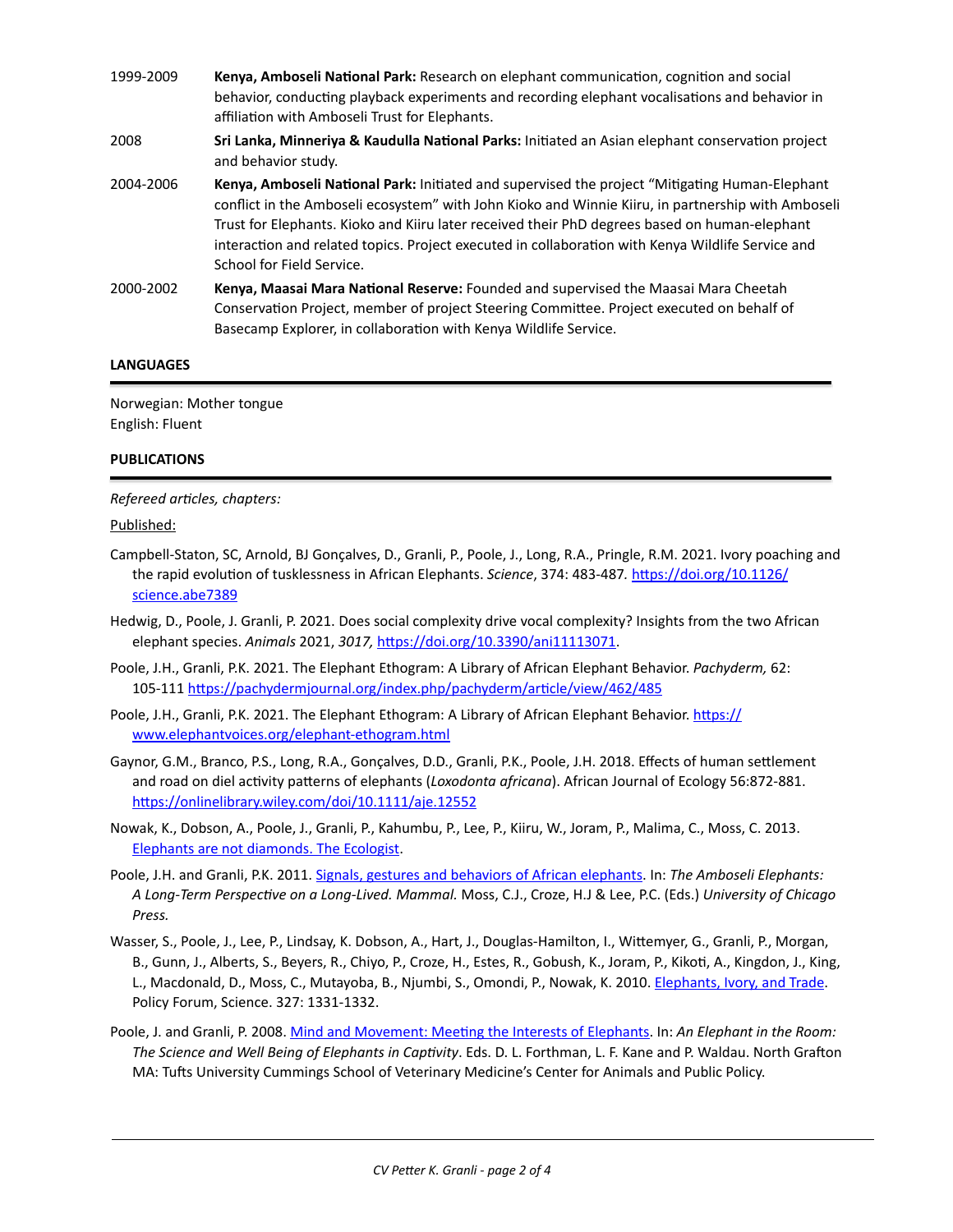*Technical Reports:*

- Poole, J., B. Okita-Ouma, P. Granli, D. Kimanzi, M. Goss, L. Tiller, S. Kiambi, and I. Douglas-Hamilton. 2016. Mara ecosystem connectivity: Information on elephant population status and movements for spatial planning and conservation in Narok County. Pages 1-28.
- Poole., J., Granli, P. 2018. Gorongosa elephant project: ElephantVoices 2017 report to the Gorongosa Restoration Project.
- Poole., J., Granli, P. 2017. Gorongosa elephant project: ElephantVoices 2016 report to the Gorongosa Restoration Project.
- Poole., J., Granli, P. 2013. Gorongosa elephant study: ElephantVoices field trip report to the Gorongosa Restoration Project.

Poole, J. and Granli, P. 2012-2014. Maasai Mara Elephant Partner Reports.

#### Articles (Not refereed):

- Cowell, G., Poole, J., Granli, P. 2017. Nalakite: The story of a Maasai Mara Matriarch. National Geographic Society Newsroom.
- Poole, J., Granli, P. 2014. Gift to the Maasai Mara, a Male Elephant is Born. National Geographic Society Newsroom.

Poole, J., Granli, P. 2013. Little Fellow knew nothing about CITES. National Geographic Society Newsroom.

- Poole, J.H. and Granli, P.K. 2005. The ethical management of elephants and the value of long-term field research. AAVS 63: 2-5
- Poole, J.H. and Granli, P.K. 2004. The visual, tactile and acoustic signals of play in African savannah elephants. In Endangered Elephants, past present & future. Jayewardene, Jayantha. (Ed.) Proceedings of the Symposium on Human Elephant Relationships and Conflicts, Sri Lanka, September 2003. Biodiversity & Elephant Conservation Trust, Colombo. Pages 44-50.

#### **PUBLIC EDUCATION**

#### *Websites and Social Media*

| ElephantVoices website       |
|------------------------------|
| ElephantVoices on Facebook   |
| ElephantVoices on Instagram  |
| ElephantVoices on Twitter    |
| ElephantVoices on Vimeo      |
| ElephantVoices on SoundCloud |
| The Elephant Charter         |

[www.ElephantVoices.org](http://www.ElephantVoices.org) [www.facebook.com/elephantvoices](http://www.facebook.com/elephantvoices) [www.instagram.com/elephantvoices](http://www.instagram.com/elephantvoices) [www.twitter.com/elephantvoices](http://www.twitter.com/elephantvoices) [www.vimeo.com/elephantvoices](http://www.vimeo.com/elephantvoices) [www.soundcloud.com/elephantvoices](http://www.soundcloud.com/elephantvoices) [www.theelephantcharter.info](http://www.theelephantcharter.info)

#### *Online Databases & Apps*

The Elephant Ethogram: A Library of African Elephant Behavior Over 400 African savanna elephant behaviors documented with written descriptions, 2,400+ educational video clips and hundreds of audio files and images. Gorongosa Elephants Who's Who & Whereabouts houses identity, demographic and sightings data for 396 adult elephants from Gorongosa National Park population, Mozambique. (Password-protected)

Mara Elephants Who's Who & Whereabouts houses identity, demographic and sightings data for 1,282 adult elephants from the Maasai Mara population, Kenya.

Mara EleApp: A cellphone application for data collection by scientists and citizen scientists for upload to the Mara **Elephants Who's Who & Whereabouts** 

Gorongosa EleApp: A multi-language (English, Portuguese) cellphone application for data collection by scientists and citizen scientists for upload to the Gorongosa Elephants Who's Who & Whereabouts (Password-protected)